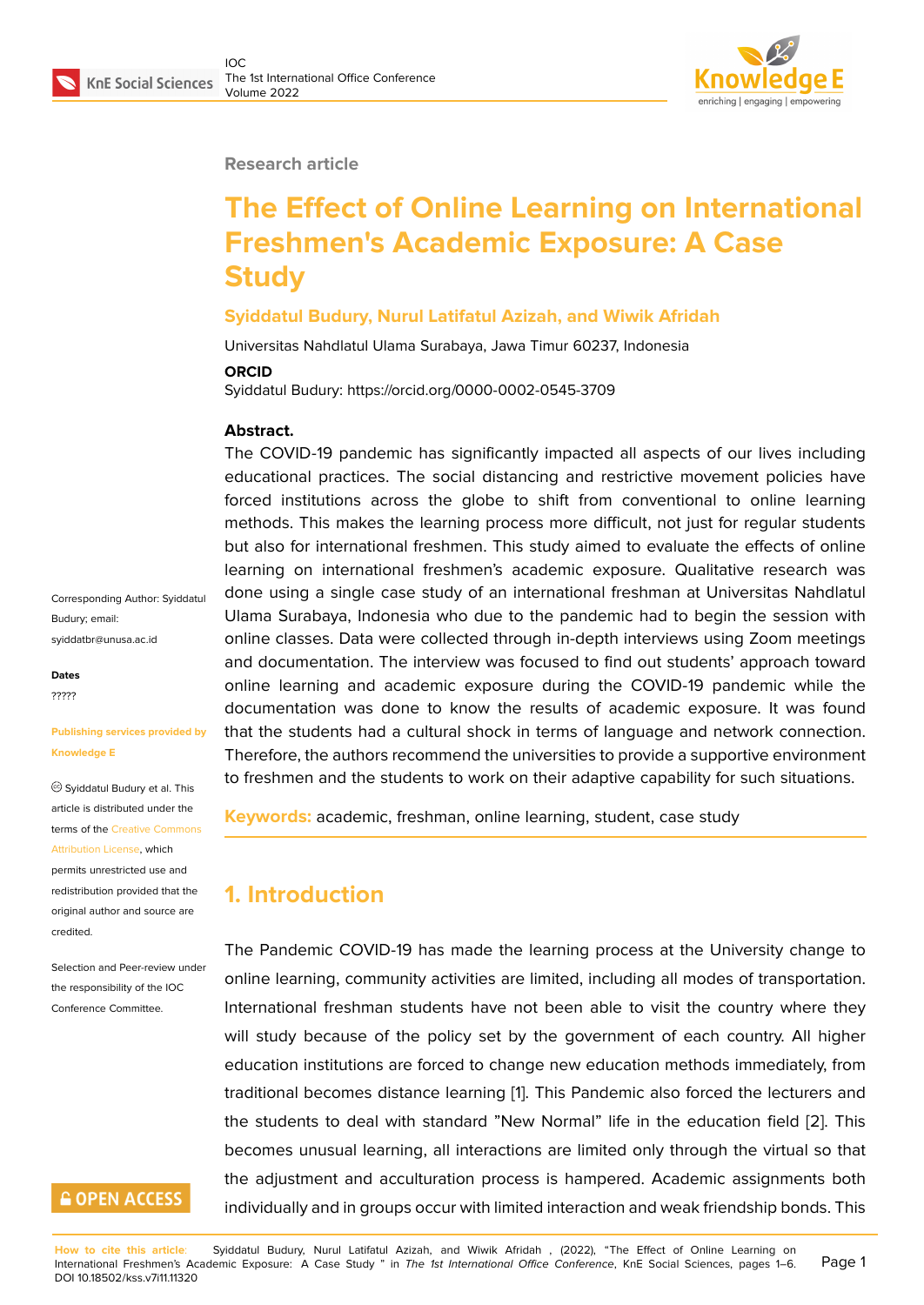condition makes International freshmen students difficult to interact with their friends, language, culture, and new learning systems, especially if the freshman student has never visited the country where she or he will study. They are also forced to experience technology.

Research conducted by Bi on Chinese freshmen studying in America said that International freshman student who had just entered college was more prone to depression and anxiety [3]. One of the things that trigger this is the language problem [4] which will affect the way of communication and interaction between students and lecturers [5]. International freshmen students will find some difficulties, especially in the learning process duri[ng](#page-4-2) the Pandemic COVID-19. This study will investigate the effects [of](#page-4-3) online learning on International freshman student's academic exposure.

#### **2. Methods**

Qualitative research is used in this method by using a single case study. This becomes a case single case study because it is for the first time Universitas Nahdlatul Ulama Surabaya (Unusa), Indonesia doing online learning on International freshman student that has not ever come to Indonesia. The data was collected by using deep interviews through Zoom meetings and documentation. The documentation is got from an academic transcript (Table 1). The interview is aimed to look for the information related to how the student deal with online learning, culture, and academic exposure during Pandemic COVID-19, and the documentation is aimed to know the result of academic exposure. The subject of the study is KN (Not real name), student of Nursing and Midwifery Faculty of Unusa. She comes from Timor Leste and still stays in her home country. The interview was done by using English language to avoid miss perception while conveying a message. The correspondent author used data collection, data reduction data display, and conclusion for analyzing the data.

| No. | Variable                                      | Indicator                                          |
|-----|-----------------------------------------------|----------------------------------------------------|
|     | Online Learning                               | Learning Method                                    |
|     |                                               | Dealing With Online Learning                       |
|     |                                               | Culture                                            |
|     | Freshman Identity<br>International<br>Student |                                                    |
|     |                                               | Freshman<br>Student's<br>International<br>Exposure |
|     | <b>Academic Exposure</b>                      | <b>Class Environment</b>                           |
|     |                                               | Academic Result                                    |

TABLE 1: Interview Guideline.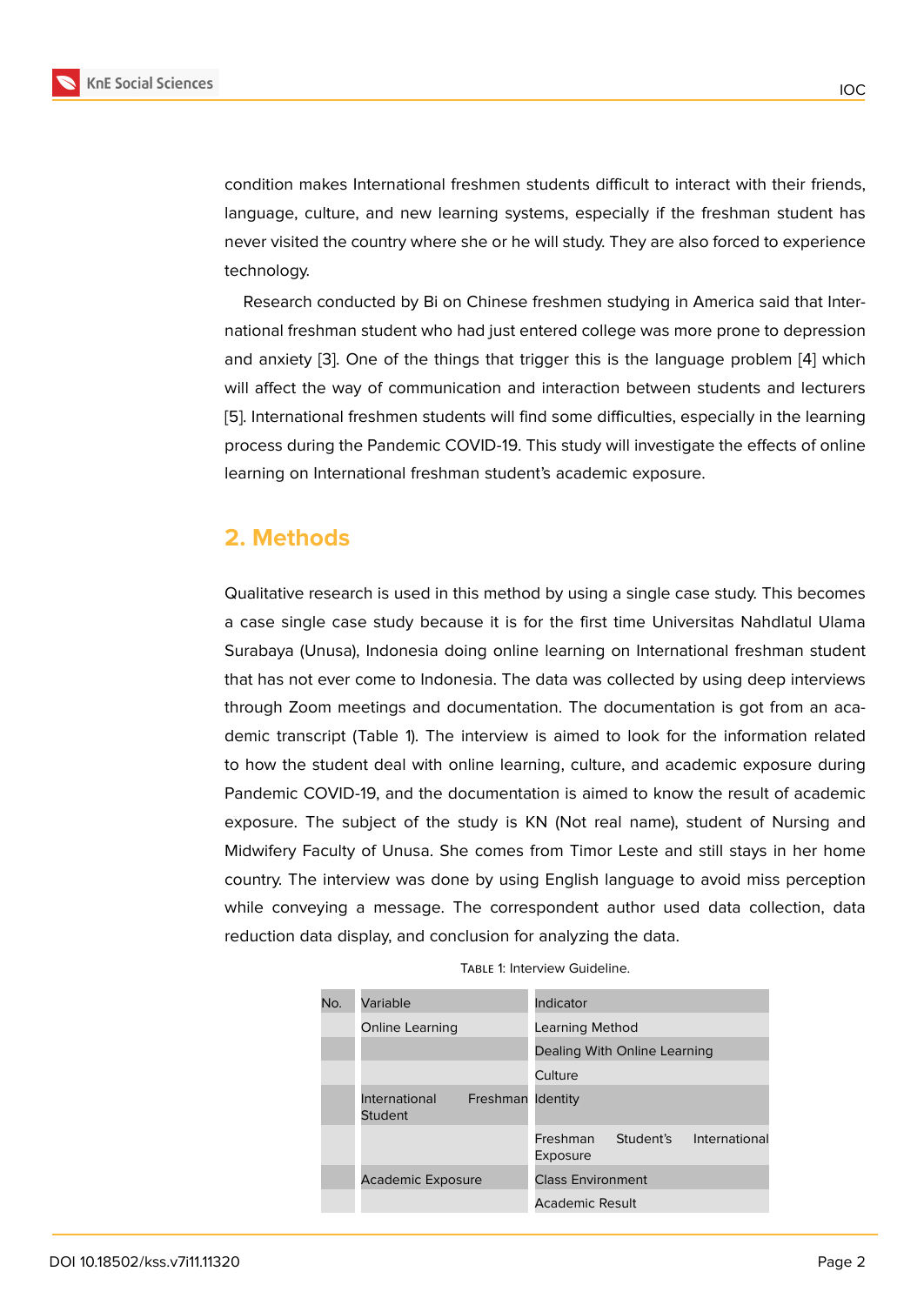

#### **3. Discussion**

The results shown in this point have been through several steps including collecting the data and reducing the data (Table 2).

| No. | Indicator            | Respondent                    |
|-----|----------------------|-------------------------------|
|     | Name                 | KN (Not real name)            |
|     | <b>Birthday</b>      | March 27th, 2001              |
|     | <b>Study Program</b> | <b>Nursing</b>                |
|     | Grade                | $1^{st}$                      |
|     | Faculty              | Nursing and Midwifery Faculty |
|     | Age                  | 20 years old                  |
|     | <b>Sex</b>           | Female                        |
|     | Country              | <b>Timor Leste</b>            |
|     | Mother Language      | Makasae and Tetun             |

Table 2: General Description of Respondent.

KN is a freshman student in Nursing and Midwifery Faculty majoring Nursing Study Program. She comes from Timor Leste and she has not come to Indonesia.

Before doing the study, the first author had done pre-observation through an online learning class towards the subject of the study. In the Nursing Communication subject, it was found that she is difficult to understand the sentence arrangement of the lecturer during the class. She is hard to arrange the sentence when she wants to speak. She has to deal with regular class because there has not been provided International class in Unusa.

While joining online learning class, the International freshman student got so many obstacles such as internet connection and language barrier.

"What I feel, the most difficult learning method is online learning, because I have to look for an Internet connection that often lost in my area."

She tried to deal with language limitations by exercising frequently with her friend while she joined online learning. According to the interview result, KN does not speak in her college country but by using her mother language.

"I have to practice interacting with my friends' culture frequently. I am sure it becomes my habit."

And this is the first time for KN to join online learning even in her home country. She also never joins an International program before.

"I have not joined online learning before and this is the first time for me to join online learning and it is directly to abroad."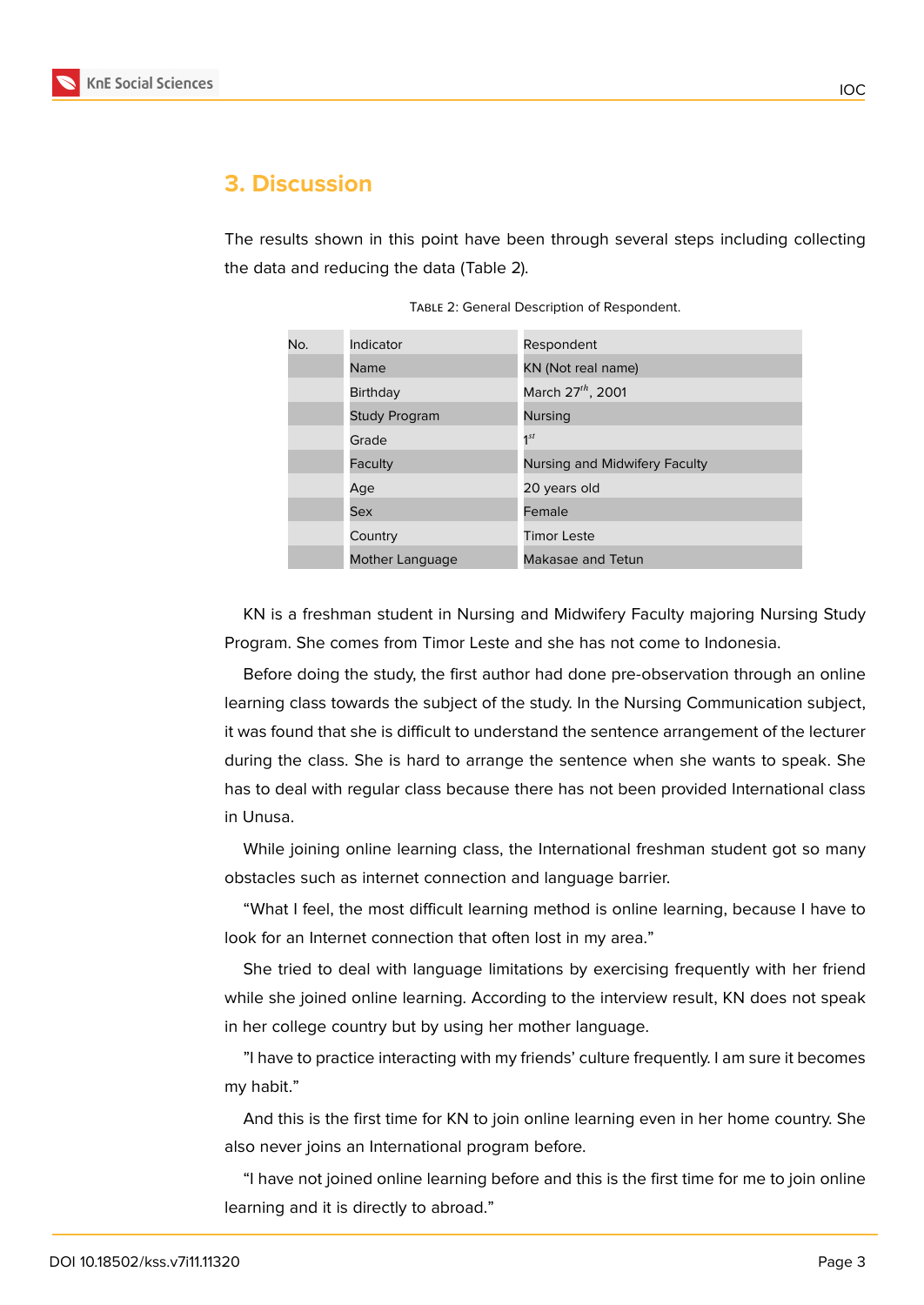She told to the interviewee that she experienced culture shock while joining online learning for the first time but now she has been dealing with it.

"Yes, I ever experienced culture shock when I joined online learning for the first time, I was confused with the language, I confused with the learning method that is used in my class. But now I have been dealing with it"

KN explained that she tried so hard to learn the language where she is studying.

"I learn so hard almost every day the language where I am studying right now."

Related to her experience in class, she has known her friend although she has not got an opportunity to meet face to face.

"Yes, I have known my friend."

When she got a group assignment from her lecturer, KN tried to communicate with her friends through WhatsApp Group and Zoom Meeting.

"We did it through WhatsApp Group and Zoom Meeting."

Because she got difficulty in language, it affects her GPA in her final exam in the first semester.

"I only got 3.45 for my GPA."

The result showed that KN had to struggle and cope with the learning method due to unstable internet connection in her area, this was the biggest problem due learning process because it was influenced her learning process and her emotional state, another problem was a language barrier, because she is in regular class not in international where the learning process delivered using the native language. It makes her take some time to understand. The situation was harder when she has to cope with the culture of how her friends speaks and interacts with each other.

Online learning has grown globally and been one hot topic to discuss because it's become a mainstream education method [6] a study showed that there were three major obstacles in the online learning process; internet connection, teaching method, and compatibility of tools to access the media [7] another challenge that International students faced due to online learning was m[ot](#page-4-4)ivation and academic performance [8] it's also related to the speed of students adaptation to the online learning process.

Class environment related to academic exp[os](#page-5-0)ure, besides of the way of communication, due to the language barrier they were quieter than domestic studen[ts](#page-5-1) [9]. Writing problems have occurred also due to assignment [10] in this case KN has to write in the Indonesian Language meanwhile KN's mother language is Makasae. All the problems and challenges faced by International freshman students affect their Gra[de](#page-5-2) Point Average as a result of the academic process.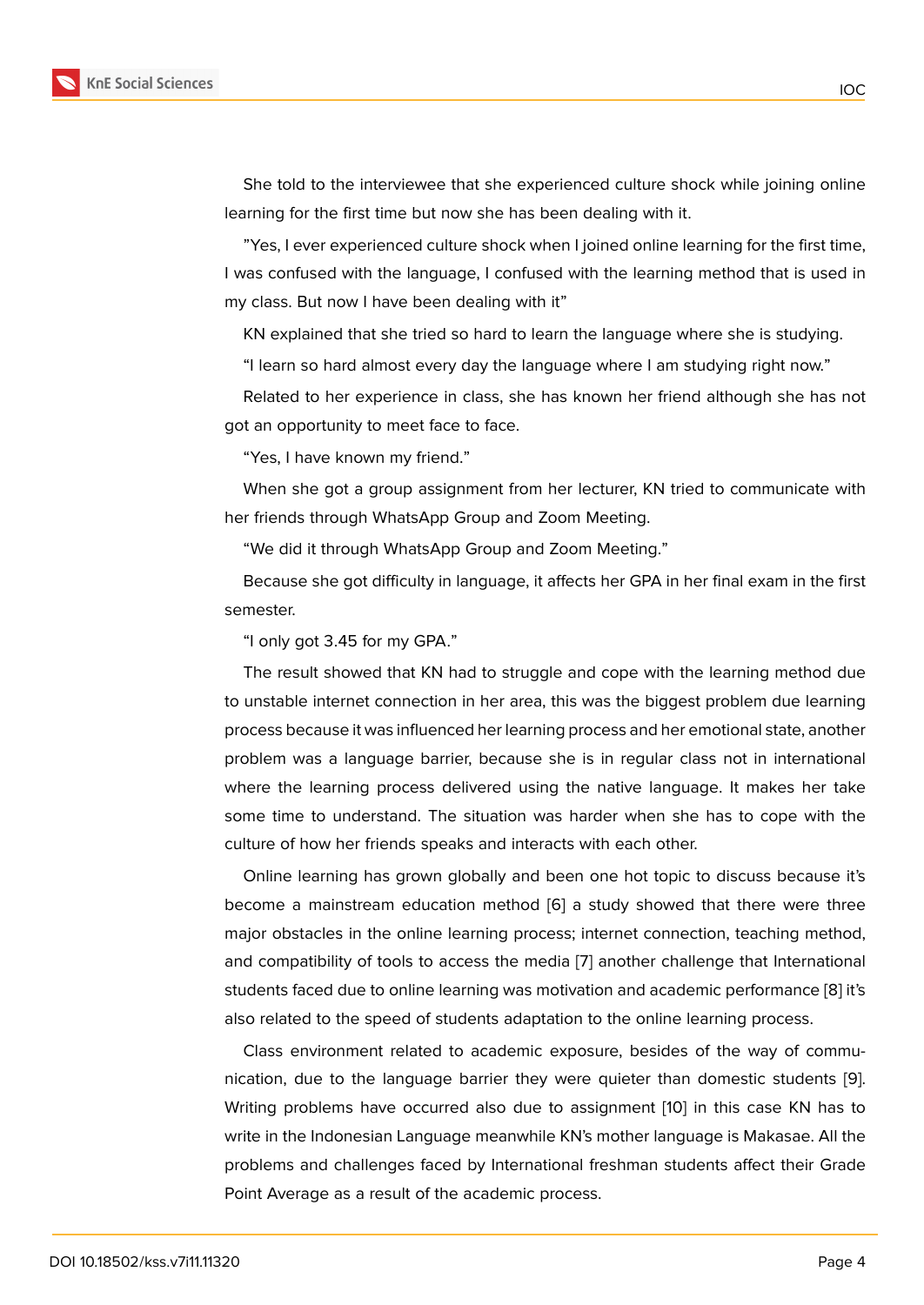

## **4. Conclusion**

Internet connection, language barrier, and culture are affected by academic exposure and student adjustment during the online learning process. One of the problem solutions to these problems is a peer to peer support strategies online, to help international freshman student to minimalize the shock culture.

### **Acknowledgement**

Gratitude and big appreciation are conveyed to the respondent of this study and also Universitas Nahdlatul Ulama Surabaya, Indonesia as the funder of authors' to join International Office Conference.

### **References**

- <span id="page-4-0"></span>[1] Baruth O, Gabbay H, Cohen A, Bronshtein A, Ezra O. Distance learning perceptions during the coronavirus outbreak: Freshmen versus more advanced students. Journal of Computer Assisted Learning. 2021;37(6):1666–1681. https://doi.org/10.1111/jcal.12612
- <span id="page-4-1"></span>[2] Jun M, Lee S, Shim T. First-year college student life experiences during COVID-19 in South Korea. International Journal of Environmental Research and Public Health. 2021;18(18):9895. https://doi.org/10.3390/ijerph18189895
- <span id="page-4-2"></span>[3] Bi K, Jiang Q CS. Psychological adjustment among Chinese international students during COVID-19: A network analysis [Preprint]. 2021. Available from: https://pesquisa.bvsalud.org/global-literature-on-novel-coronavirus-2019 ncov/resource/pt/ppcovidwho-294260
- <span id="page-4-3"></span>[4] Can A, Poyrazli S, Pillay Y. Eleven types of adjustment problems and psychological well-being among international students. Eurasian Journal of Educational Research. 2021;2021(91):1–20.
- [5] Kamran M. An examination of the encountered challenges of Pakistani international students in China: A case study of first-year students. Pakistan Journal of Social Science. 2021;40( January):1567–1576.
- <span id="page-4-4"></span>[6] Coates H. Crisis is making online education economy go mainstream. University World News [Internet]. 2020 Mar 2 [cited 2022 Apr 12]. Available from: https://www.universityworldnews.com/post.php?story=20200302091409436